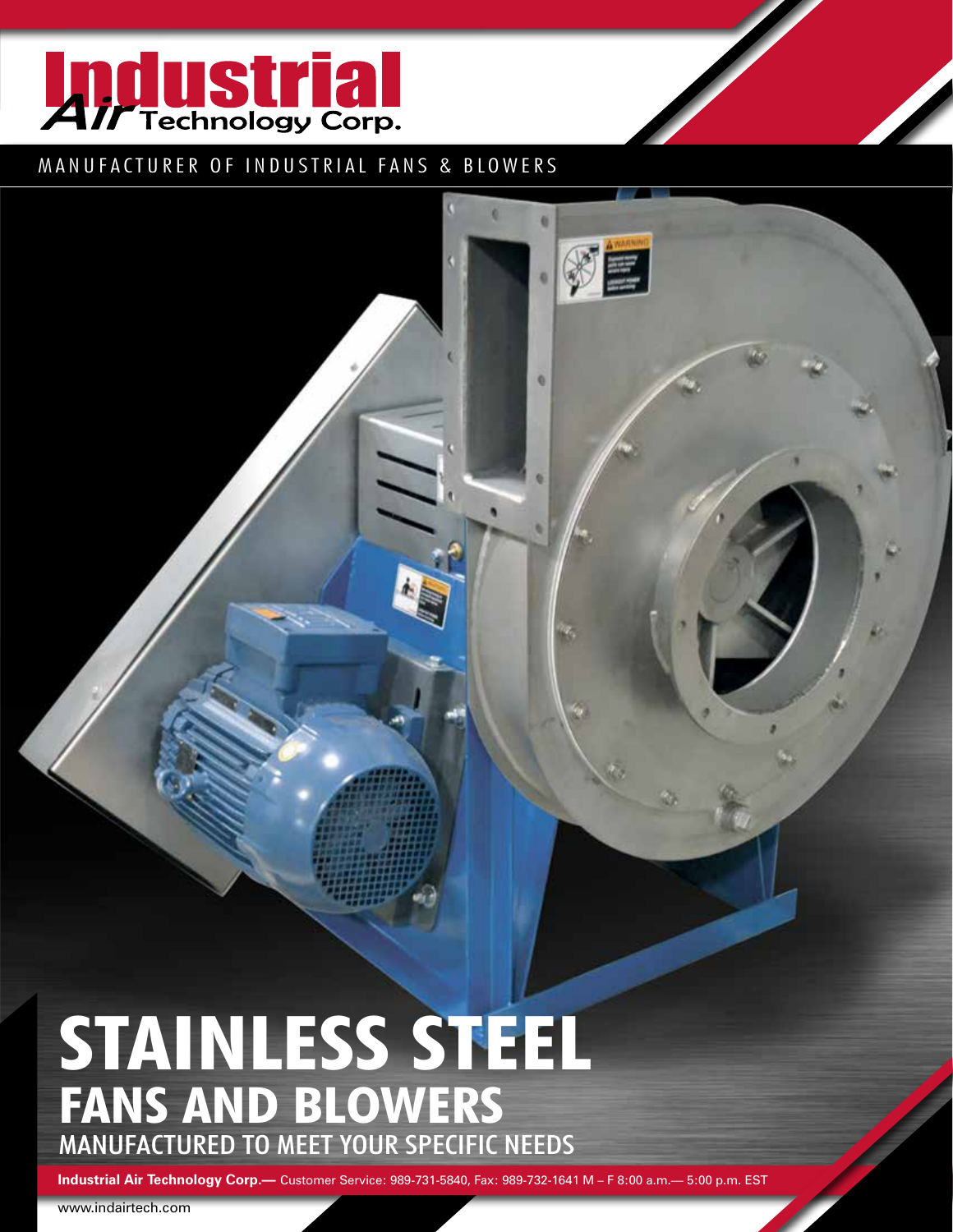## **SPECIFYING A FAN PACKAGE** *FAN PACKAGES*

be.